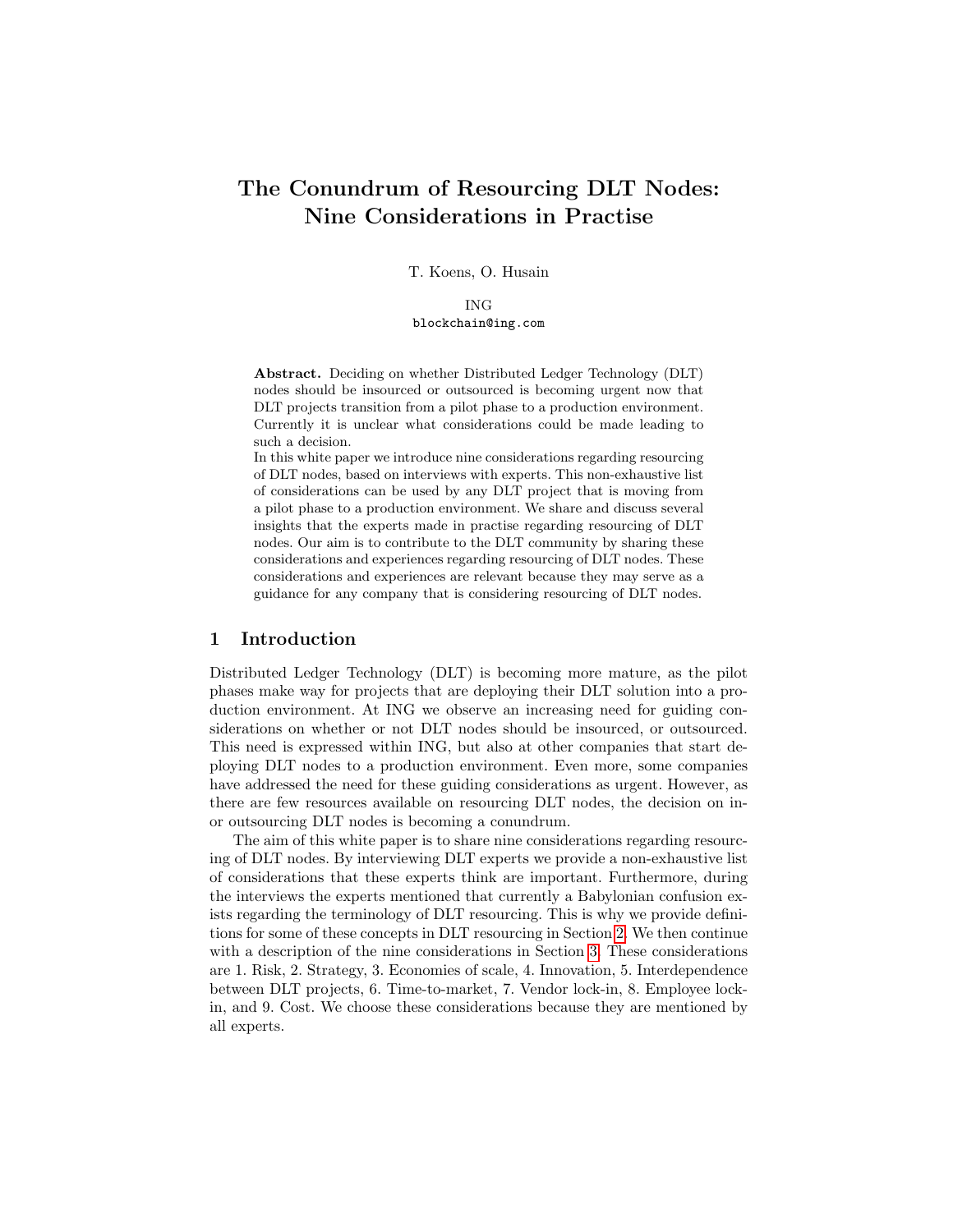Then, in Section [4,](#page-6-0) we present a discussion on how these considerations are applied in practise, An major observation is that the experts consider these observations important, but there is no 'one size fits all'. The set of considerations provide guidance for each unique use case. Finally, in Section [5](#page-7-0) we provide our conclusions.

# <span id="page-1-0"></span>2 Definitions

The experts argue that in practise different interpretations are used for the concepts that are related to resourcing. This suggests that there is a need to establish definitions first before we consider resourcing of DLT nodes. In what follows we provide definitions for concepts related to resourcing with the aim to avoid Babylonian confusion. We address the following concepts as they were mentioned by the experts.

Resourcing. This concept is an umbrella term for both insourcing and outsourcing [\[11\]](#page-8-0). Both of these concepts are discussed in the text below. Resourcing is providing resources and capabilities (for example, financial resources, technology, or human skills) needed for a particular project. The rationale for resourcing is that a competitive advantage may be gained when products or services are produced more effectively and efficiently [\[9\]](#page-8-1).

Outsourcing. Outsourcing is an agreement between two companies, in which one company contracts-out an activity to another company [\[9\]](#page-8-1).

Insourcing. This is the use of internal resources and capabilities to achieve the same objectives of outsourcing [\[7\]](#page-8-2).

DLT node. A DLT node is any node that is part of a DLT network. A DLT node includes the following components:

- 1. Computing resources. This is the bare metal or the virtual machine (VM) on which the ledger, wallet, or application reside. A DLT node always consists of computing resources and one or more of the following components,
- 2. A ledger. The ledger is database that contains a historical reference to all transactions that have been proposed and were committed, such that these transactions are all verifiable by all transactions of the DLT network.
- 3. A wallet. The wallet includes the keys that allow for managing an account on the ledger, including signing of transactions. Also, a wallet may contain a local copy of the participant's own transactions.

With the keys access to the account is granted, and changes to the account can be made. For example, with the keys a confirmation can be provided to execute a transaction, or the keys can be used to initiate a transaction which may trigger a change to the data in the account.

A wallet may also contain transactions that are related to the keys in this wallet.

4. An application component. This contains the program code that is used to run the DLT protocol. It also provides the DLT API (application programming interface), and the functional API. Furthermore, it may provide sup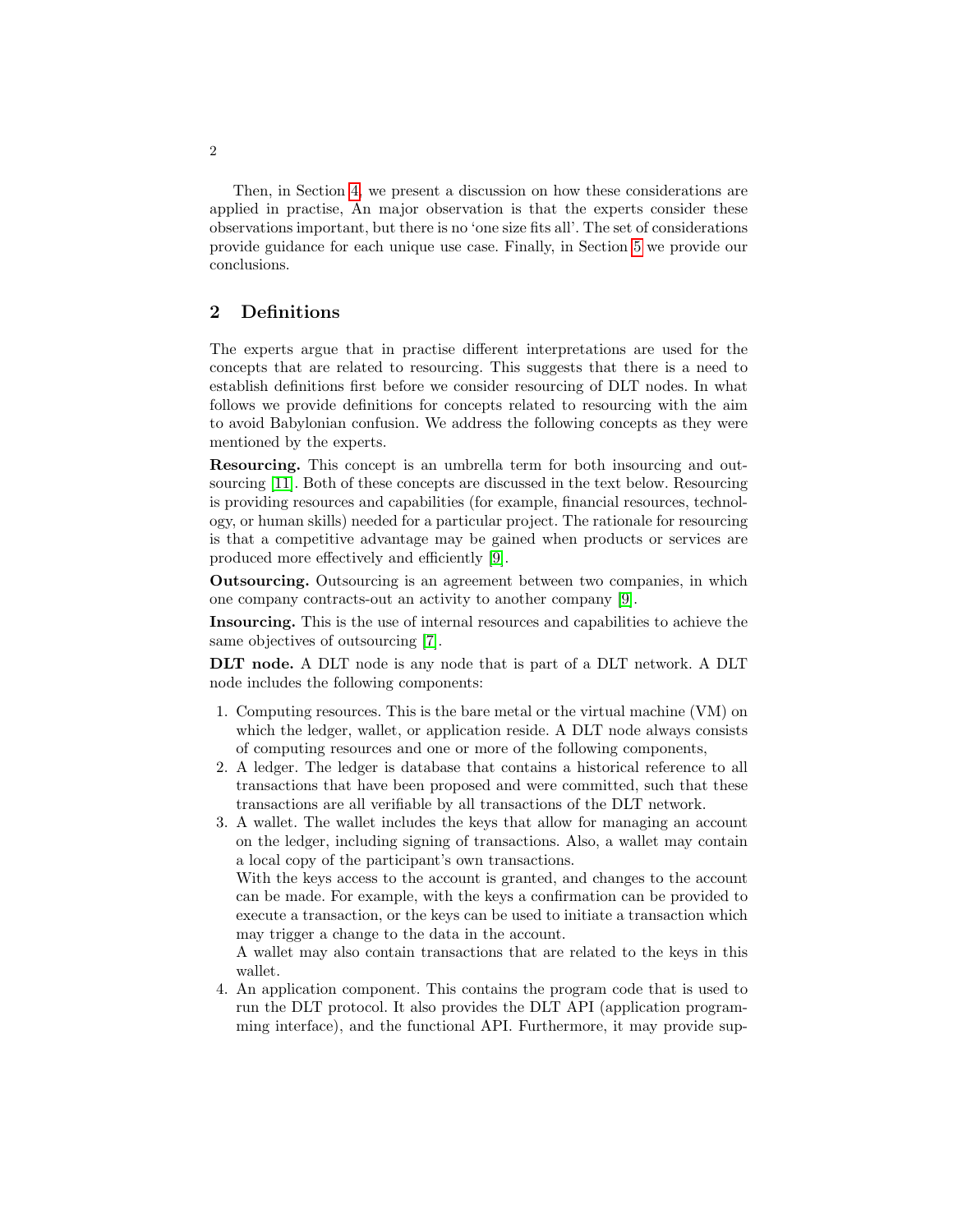port processes for the network, such as functional monitoring, and scheduling of batch processes.

Note that these components can be insourced and outsourced separately. This makes that resourcing of DLT nodes is a grey area, increasing the need for definitions of terminology.

The cloud. A computer cloud provides an on-demand availability of computer resources, which may include data storage of computing power. In practise, a cloud is a data centre available to a specific set of users. Clouds can be external or internal. An external cloud is a managed by an external provider to a company, to which that company may have access. An internal cloud is a data centre managed by a company, to which that same company has access. A company may choose to provide other parties access to their internal cloud. However, from the company's perspective this is still an internal cloud, as it is managed by the company itself.

Infrastructure as a Service. IaaS is a concept in which infrastructure (e.g. processing power, data storage) is hosted at an external provider, and is accessible over the Internet [\[3\]](#page-8-3).

Software as a Service. SaaS is a concept in which software is hosted at an external provider (which could be in a cloud) and delivered via the web.

Although there are other definitions of the concepts that we discussed above, our definitions are useful as they can help us think and communicate more clearly, which in turn help us to understand what considerations can be made for resourcing of DLT nodes.

# <span id="page-2-0"></span>3 Considerations

The literature suggests dozens of considerations for insourcing [\[5\]](#page-8-4) [\[6\]](#page-8-5) [\[10\]](#page-8-6) and outsourcing [\[4\]](#page-8-7) [\[12\]](#page-8-8) [\[13\]](#page-8-9). In contrast to these dozens of considerations, we derive nine considerations from the interviews: 1. Risk, 2. Strategy, 3. Economies of scale, 4. Innovation, 5. Interdependence between DLT projects, 6. Time-tomarket, 7. Vendor lock-in, 8. Employee lock-in, and 9. Cost. This may suggest that these considerations are top-of-mind during the interviews with the experts. We will discuss these considerations in the following sections.

Although control was mentioned by the majority of the experts, during the analyses of the interviews we found that control is an umbrella term for all other considerations. This is why we do not mention control as a separate consideration. Control is about how, and also the extent to which influence is carried out regarding managing a DLT node. For example, control is about managing the risks (see Section [3.1\)](#page-3-0), control is about aligning to the strategy of a company (see Section [3.2\)](#page-3-1), and as a final example, control is about obtaining economies of scale (see Section [3.3\)](#page-3-2).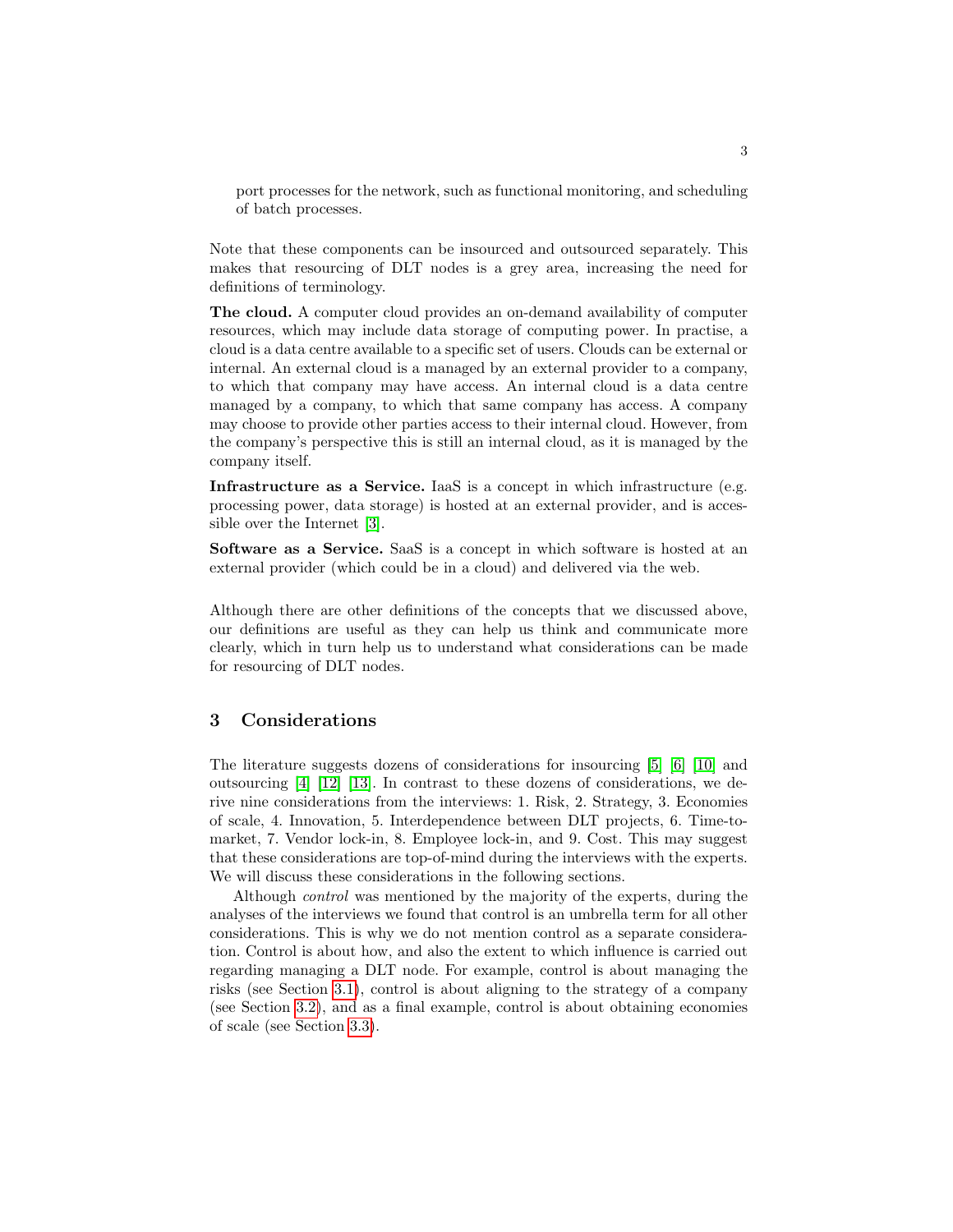#### <span id="page-3-0"></span>3.1 Risk

All experts mention that risk should be considered first when resourcing DLT nodes, by performing a risk assessment on the project that aims to resource DLT nodes. Complying to legislation and regulatory standards should be included in the risk assessment.

In particular, confidentiality and availability of data should be considered. Some of the experts argue that integrity of data is less of a concern as this is guaranteed by the distributed ledger protocol, under the assumption that the majority of the nodes in a DLT network is honest.

According to the majority of experts, risk is the first and main consideration when resourcing DLT nodes. For example, assume that the confidentiality level of transactions in a wallet, as discussed in Section [2,](#page-1-0) requires that the transactions can only be viewed by the company that owns the wallet. This would suggest that insourcing of the wallet is mandatory. Note that in this example we do not take into account cryptographic measures, such as zero-knowledge proofs, that can enhance the confidentiality when a wallet is outsourced. All experts perceived the term 'risk' differently, which can be explained by the different backgrounds of the experts, as well as that risk is a broad concept.

#### <span id="page-3-1"></span>3.2 Strategy

A company may follow a strategy where it decides to focus only on its core activities, and outsource any other activity [\[14\]](#page-8-10). This is called a make-or-buy decision. One of the experts provided the following example. The offices of a company require electricity. The company chooses to buy the electricity from an energy supplier instead of generating the electricity itself, because generating electricity is not the core business of the company. Similarly, this example can be applied to resourcing of DLT nodes. As resourcing of DLT nodes is not a company's core business, it would make sense to outsource the DLT nodes.

Note that a make-or-buy decision is a long-term approach, which is in contrast to a medium-term approach, which we discuss next.

#### <span id="page-3-2"></span>3.3 Economies of scale

One expert suggests that DLT nodes should be insourced if a company has sufficient DLT projects, as this provides an economy of scale under the assumption that all DLT nodes are based on the same platform (e.g. Corda). Under these assumptions insourcing will likely be more cost effective compared to managing eight or more suppliers to whom the DLT nodes are outsourced. Note that it is hard to generalize and provide an exact number on what entails 'sufficient'. The exact number depends on the quantification a company has to to make for its own situation.

Note that this consideration is a medium-term approach, as a company may shift from outsourcing DLT nodes to insourcing DLT nodes when the company has sufficient DLT projects. This is in contrast to the consideration 'strategy',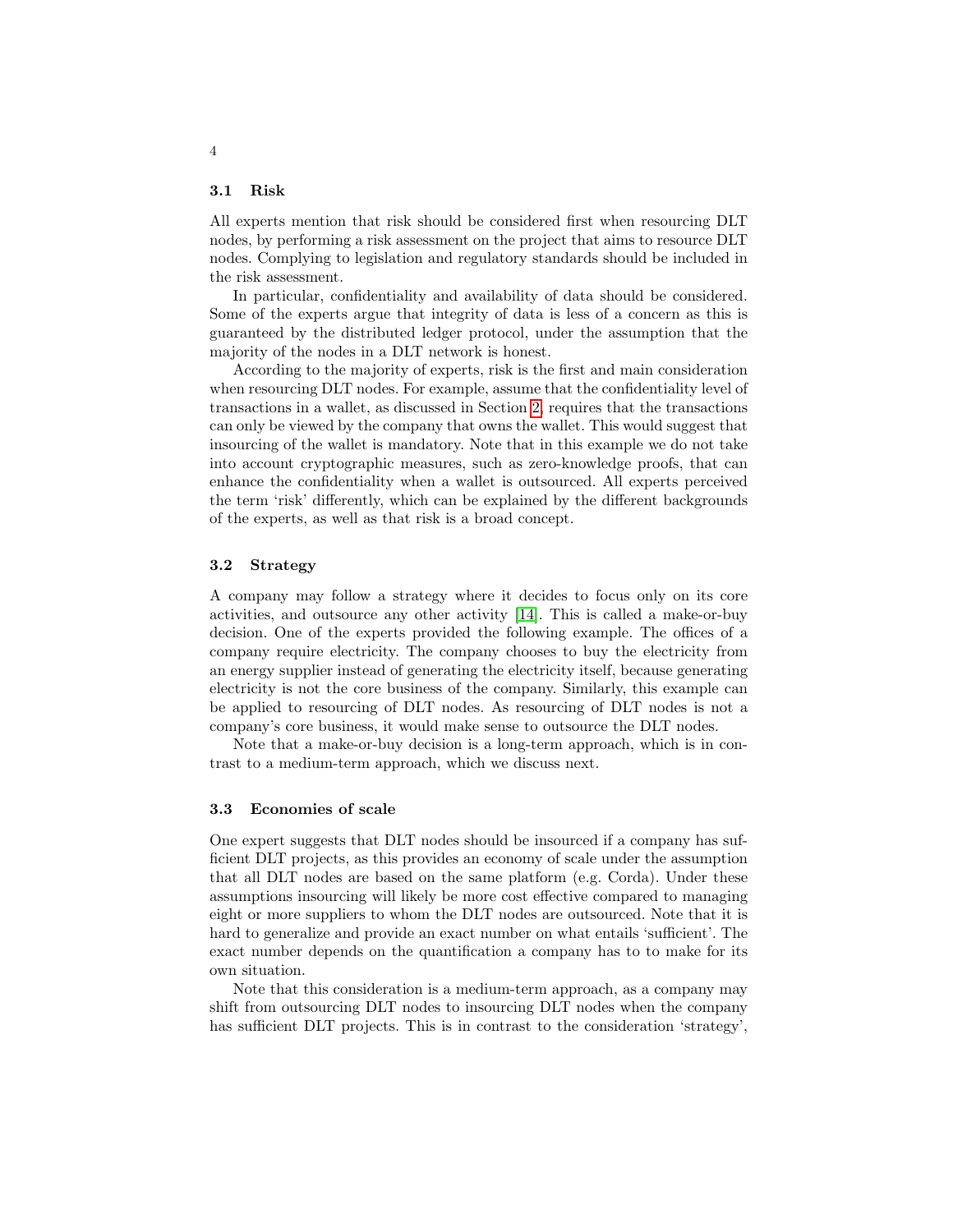as discussed above, where a long-term approach is chosen for insourcing or outsourcing DLT nodes.

## 3.4 Innovation

Innovation may be an important factor for outsourcing DLT nodes. When a company tries to innovate typically it aims for proving technology in a limited amount of time. As speed becomes an important factor, and no real customer data is used yet, using the services of an external party takes precedence. The majority of the experts argues that outsourcing DLT nodes would be their first choice when participating in an innovation project.

However, as discussed in Section [1,](#page-0-0) at some point in time these innovative projects may shift toward a production environment. Here the other nine considerations start playing a role. This would suggest that even in a pilot phase the other nine considerations should be taken into account to ensure a smooth transfer from the pilot phase to the production phase.

### 3.5 Interdependence between DLT projects

The experts observe in practise that DLT projects focus on transitioning from a pilot phase to a production phase. Over time, however, it may be that there is an interdependency between projects. For example, consider two DLT projects, where the first project is focusing on improving a supply chain with DLT, whereas the second project introduces a central bank digital currency (CBDC) based on DLT. Trades in the supply chain in the first project potentially can be made by using the digital currency of the second project. This suggests that an interdependency between the two projects exists. In this example a company should consider the combined resourcing of these projects. If, for example, the CDBC project requires to store its ledger content, as discussed in Section [2,](#page-1-0) in a European data centre, then the supply chain project should take this requirement into consideration, too.

#### 3.6 Time-to-market

For this white paper we define time-to-market as the length of time it takes from a product to be conceived until it is available for sale or usage. Creating, setting up, and connecting a DLT node in an environment with multiple companies and multiple legislation is a complex task. The choice for outsourcing a DLT node can significantly reduce the time in which a DLT node becomes available, see Section [3.1](#page-3-0) and Section [3.8.](#page-5-0) As such, the time-to-market of a product is also reduced.

#### <span id="page-4-0"></span>3.7 Vendor lock-in

There are multiple types of vendors that may provide infrastructure (IaaS), software(SaaS), and even blockchain as a service. When choosing such a vendor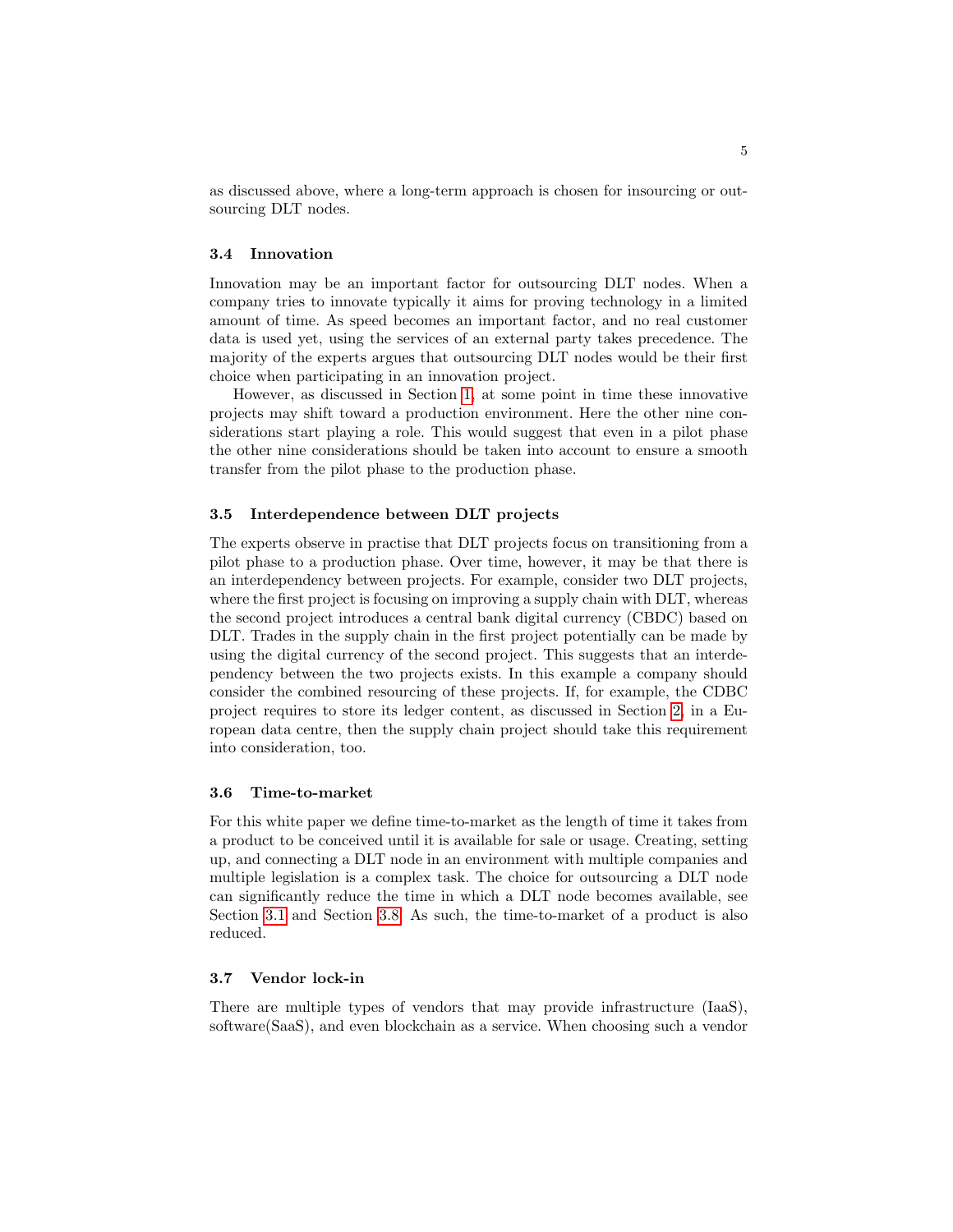a vendot lock-in may occur. A vendor lock-in occurs when a company becomes sole dependent on a single vendor, making it hard to transfer to another vendor. The experts argued that this would not apply to a cloud provider, as discussed in Section [2,](#page-1-0) as currently it is fairly easy to transfer between cloud providers. Instead, the experts consider that a vendor lock-in may take place with the company that builds the application component (see Section [2\)](#page-1-0) of a DLT node. In practise, the experts observe that the company building the application has a preference for a cloud provider. As such, it is the application builder that may decide which cloud provider is chosen for hosting the DLT node. Furthermore, the experts observed that in some use cases insourcing a DLT node is mandatory. This is because the confidentiality of the data is considered to be 'high' and the controls to maintain this confidentiality require that the DLT node can not be outsourced.

One expert considered the term 'ledger lock-in' where a company becomes dependent on a single technology. Therefore, vendors should be asked about the extent to which a company can migrate their hardware, data, or applications to another vendor, for example, by considering the possibilities of transferring to another vendor that offers the same service, or to a vendor that offers a different platform. As smart contracts are an essential component of DLT, a vendor should also provide information if smart contracts can be migrated from one platform to another platform. At this moment in time the experts argue that most smart contracts can not be migrated. This suggests that currently, once a platform is chosen, a vendor-lock-in may occur.

#### <span id="page-5-0"></span>3.8 Employee lock-in

In contrast to vendor lock-in, as discussed in Section [3.7,](#page-4-0) a company may become sole dependent on a single employee when insourcing a DLT node. The majority of experts consider DLT to be a complex technology on which there is little expertise available as the DLT market of employees is very small. This makes it hard for companies to further develop or buy DLT expertise in-house. The skill set of how to create a DLT environment (e.g. managing and running the DLT nodes) is considered to be fairly common, as external parties offer such services. However, by contrast, the skill set of knowing and being able to apply this knowledge of what the possibilities (and restrictions) are of DLT, and how this to apply to an organisation specifically are considered to be rare.

A distinction was made between a pilot phase and a production phase. As the pilot phase involves experimenting, the employee lock-in is less of an issue because any experiments being conducted will likely have little impact on dayto-day business. However, when turning to a production phase, employee lock-in may become an issue for the reasons stated above.

#### 3.9 Cost

The importance of cost differs according to the size, capacity and future vision of the institution planning to host DLT nodes. Some experts argued that insourcing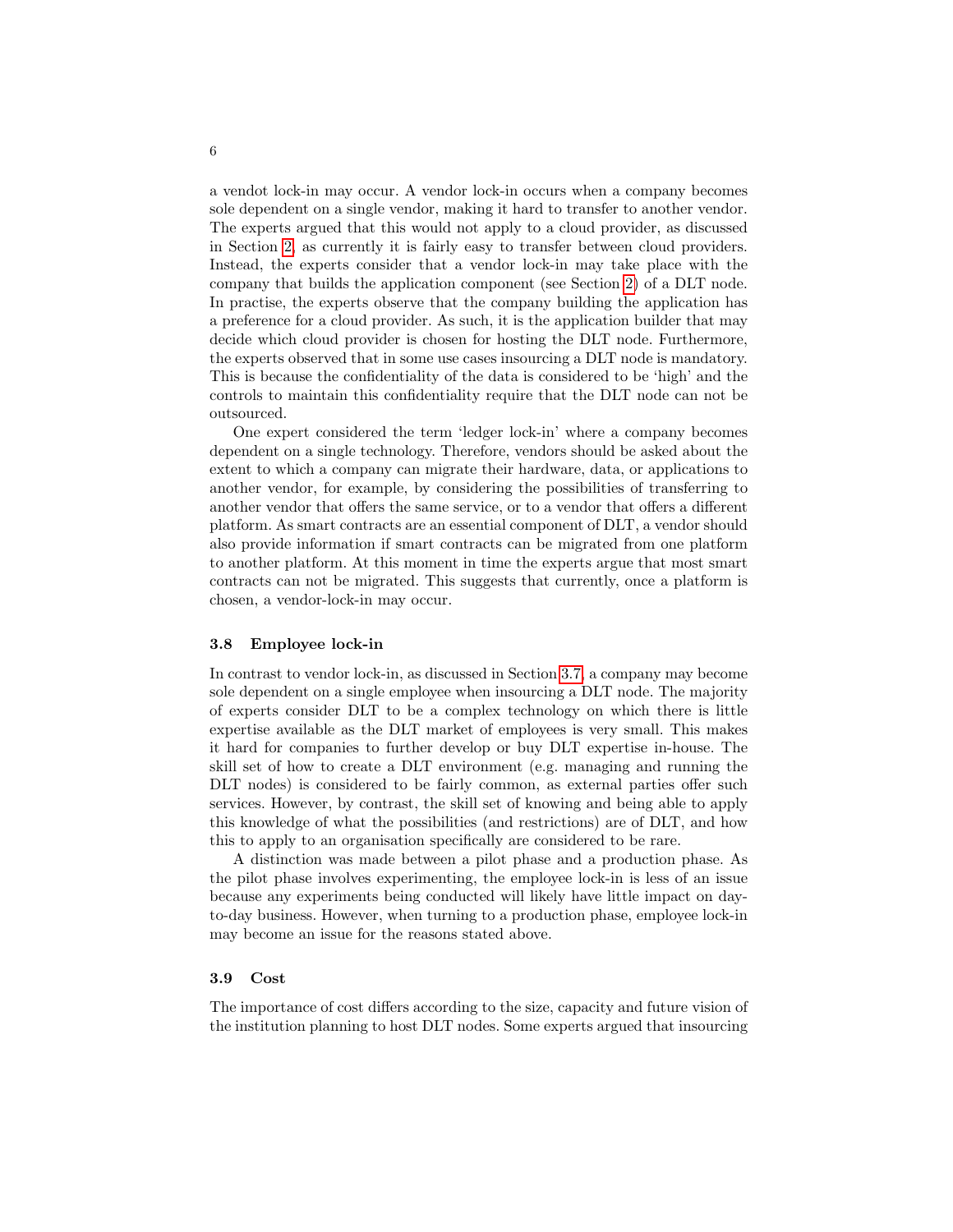nodes may require a large financial budget and also may require DLT expertise in-house – both of which may not be present or relevant in a company. From the perspective of a large company, costs only become a relevant concern after a risk assessment allows for the possibility of both insourcing and outsourcing. Furthermore, some experts argue that a vendor specialises in providing hosting facilities as its core business. Consequently, outsourcing nodes to trusted vendors in the space may give access to a suite of additional services like monitoring, support, private networks, standardised implementation frameworks, which would not be available in-house.

## <span id="page-6-0"></span>4 Considerations in practise

Risks should be considered first by performing a risk assessment, according to the experts, before any of the other nine considerations. If the risk assessment suggests that outsourcing may be an option, then a company planning to outsource DLT nodes should determine if the party to which the components of DLT nodes, as discussed in Section [2,](#page-1-0) can be outsourced is able to comply to the required risk controls. In practise the experts observe that the party to which the DLT node is outsourced typically is a fintech or a startup. Although some of these parties are able to comply to risk controls, most experts argye that the majority of these parties may not be able to comply to risk controls related to, for example, cyber security, segregation of duties, and change management due to the current maturity of the fintech or startup.

The experts observe that many of their peers consider insourcing more secure than outsourcing. However, as one expert stated, in practise DLT nodes with the highest CIA (Confidentiality, Integrity, Availability) rating can be outsourced. This is because the party to which the DLT node is being outsourced, in fact, can comply to all risk requirements. From this we can conclude that outsourcing could be an alternative to insourcing, even when a project requires the most demanding risk controls. As it may be counter-intuitive to outsource a DLT node that requires the most demanding risk controls, one expert even argued that companies must be "psychologically ready" to make the decision.

Furthermore, technological properties such as the acclaimed immutability, and decentralisation are not unique to DLT solutions that are insourced. For example, Amazon offers QLDB (Quantum Ledger Database), a "database that provides a transparent, immutable, and cryptographically verifiable transaction log" [\[1\]](#page-8-11). This suggests that the choice for resourcing DLT does not depend on the properties of a technology, which is reflected in the answers of the experts in our interviews. The nine considerations appear to be business driven instead of technology driven.

All experts argue that the nine considerations should be applied per project. Applying these considerations cannot be generalised to all projects as there is no 'one size fits all'.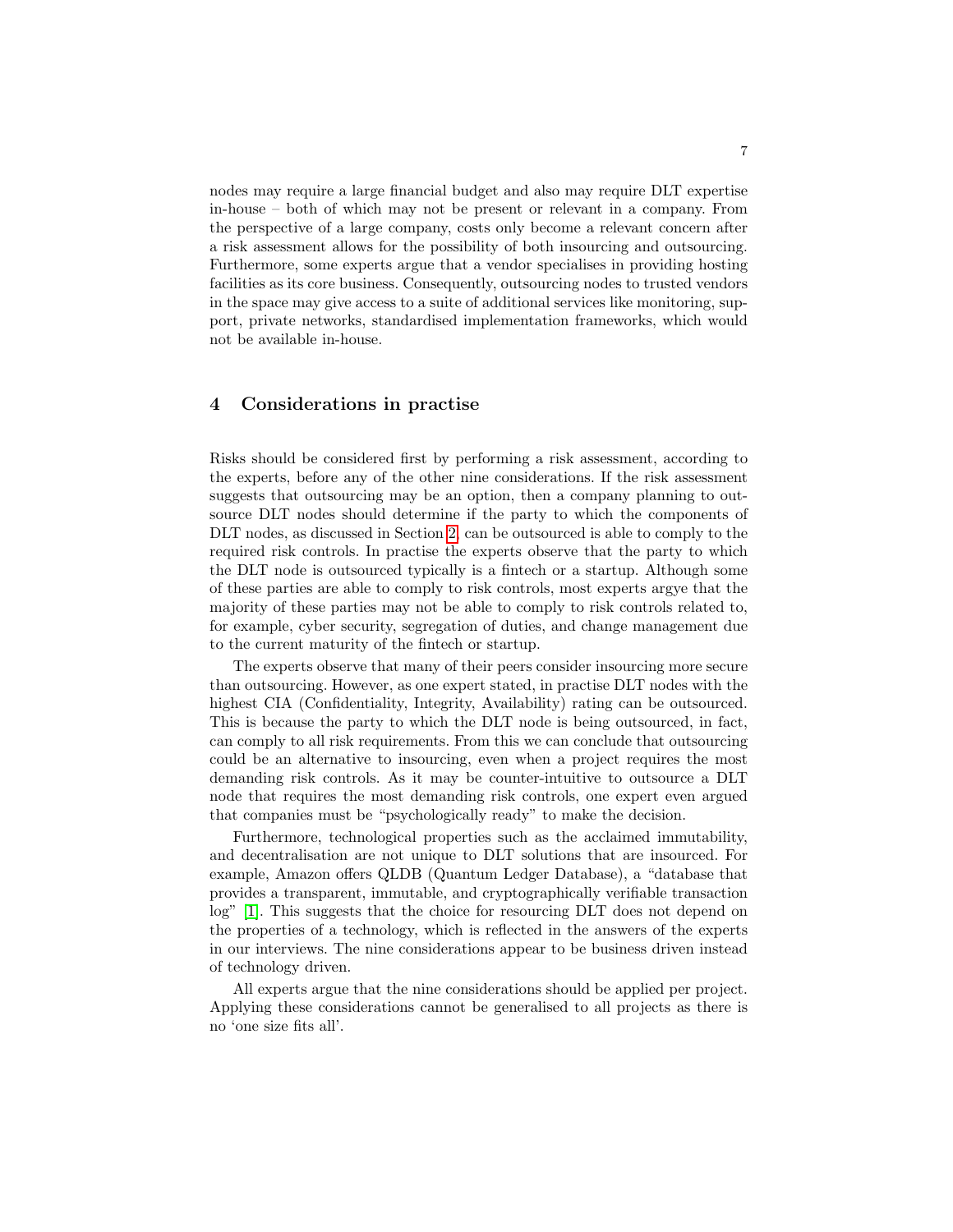The application component and the hardware, as discussed in Section [2](#page-1-0) are considered to be less important by the experts. The discussion on resourcing is about the resourcing of the ledger and the wallet, as introduced in Section [2.](#page-1-0)

DLT nodes for some projects *must* be outsourced, but policies may require that the data of a ledger is stored within a jurisdictional boundary. For example, consider a project that involves parties on every continent. Here jurisdiction may require that data (of a ledger) is stored only on a particular continent (e.g. due to the USA Freedom Act [\[2\]](#page-8-12)). A potential solution for this scenario could be that all data is stored in a third party data centre on that continent.

However, the experts also remark that if all components of all DLT nodes of all parties in a project are being outsourced to a single third party, the need for DLT should be reconsidered. Their arguments are in line with existing research [\[8\]](#page-8-13). Although an argument could be made for outsourcing a full DLT node when a company wants to participate in a particular network. Here, the considerations of outsourcing a node are again driven by business decisions.

# <span id="page-7-0"></span>5 Conclusion

As DLT projects transition from pilot to a production environment, the need for resourcing DLT nodes arises. At ING we observe that multiple companies (including ourselves) are looking for guidance on the considerations that can be made for resourcing DLT nodes. Based on interviews with experts, we provide nine considerations: 1. Risk, 2. Strategy, 3. Economies of scale, 4. Innovation, 5. Interdependence between DLT projects, 6. Time-to-market, 7. Vendor lock-in, 8. Employee lock-in, and 9. Cost. Although this is a non-exhaustive list, these considerations were mentioned in all interviews, which suggests an importance and focus on these considerations by these experts.

Overall, the experts consider risk to be the most important consideration. However, no 'one size fits all', as each project has its own risk requirements. This is reflected in, for example, the consideration cost, where some expert argue that costs are less important, whereas other experts consider this as important as the consideration risk.

Outsourcing of DLT nodes in practise, however, still may be a challenge. For example, the party to which he DLT nodes are being outsourced must be able to comply to risk requirements. Primarily fintech and startup companies are developing and providing services to host DLT nodes. These companies focus on time-to-market, and may focus less on complying to risk controls, as discussed in Section [4.](#page-6-0) This gap must be bridged, to ensure that a sound choice can be made on resourcing DLT nodes. The nine considerations in this white paper may help bridging that gap. Furthermore, the considerations and experiences in this white paper may serve as a guidance for any company that is considering resourcing of DLT nodes.